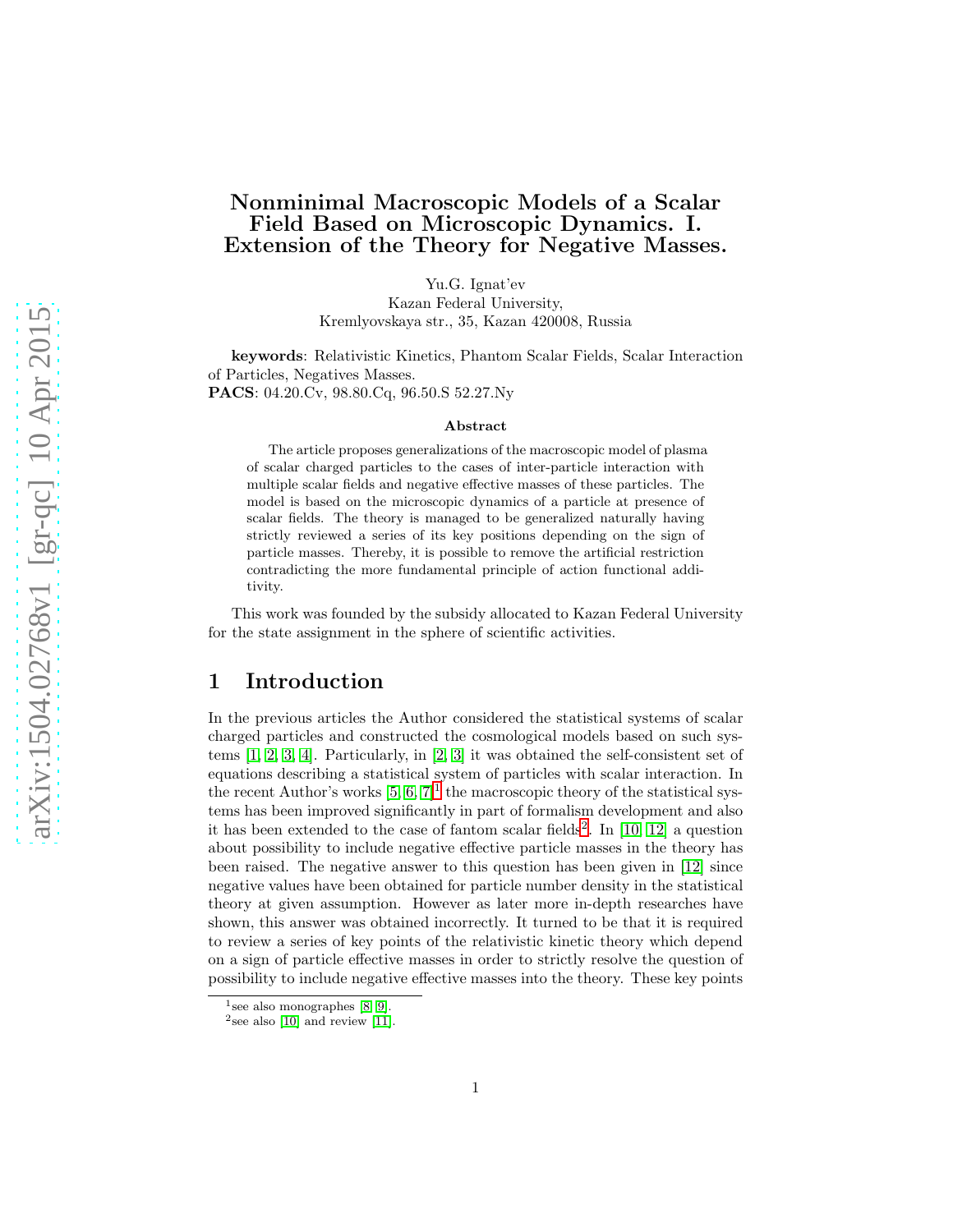appear at earlier stages of the relativistic kinetic theory preceding the definition of the macroscopic moments. The generalization of the theory to the case of multiple scalar fields is being considered in this article. When an attempt to make such a generalization is made, it turns out that the developed theory contradicts to the fundamental principle of the action function additivity. The assumption of non-negativity of particles' effective mass is proved to be a theory statement which exactly leads to the contradiction. Thus, there raises a requirement to revise the kinetic theory of systems of scalar charged particles. The results of this revision are presented in the article.

# 2 The Dynamics of Particles With The Scalar Interaction

#### 2.1 The Canonical Equations of Motion

A normalized invariant differential of volume of relativistic particle's Γ 8-dimensional phase space, being a vector bundle  $\Gamma = X \times P$  with Riemann base  $X(q)$  and vector bundle  $P(X)$ , with regard to a pair of canonically conjugated dynamic variables  $x^i$  (configurational coordinates) and  $P_i$  (coordinates of the generalized momentum) is  $[13]^3$  $[13]^3$  $[13]^3$ :

<span id="page-1-1"></span>
$$
d\Gamma = \frac{\varrho}{(2\pi)^3} dX dP \equiv
$$
  

$$
\frac{\varrho}{(2\pi)^3} dx^1 dx^2 dx^3 dx^4 dP_1 dP_2 dP_3 dP_4,
$$
 (1)

where

$$
dX = \sqrt{-g}dx^1 dx^2 dx^3 dx^4; \tag{2}
$$

$$
dP = \frac{1}{\sqrt{-g}} dP_1 dP_2 dP_3 dP_4 \tag{3}
$$

are invariant differentials of volumes of the configurational and momentum spaces correspondingly and  $\rho$  is a degeneration factor; for particles with spin  $S$ it is  $\rho = 2S + 1$ . Further to shorthand we introduce like phase space coordinates  $\eta_a, a = \overline{1, 8}$ :

$$
\eta_i \equiv x^i, \quad \eta_{i+4} = P_i, \quad (i = \overline{1, 4}), \tag{4}
$$

where the expression for differential of volume of the phase space [\(1\)](#page-1-1) takes the simplest form:

$$
d\Gamma = \frac{\varrho}{(2\pi)^3} \prod_{a=1}^8 d\eta_a.
$$
 (5)

The canonical equations of relativistic particle motion in the phase space Γ have the following form (see e.g., [\[2\]](#page-11-1)):

<span id="page-1-0"></span><sup>&</sup>lt;sup>3</sup>Here and further the universal system of units is used  $G = c = \hbar = 1$ . In ordinary units it is  $2\pi \rightarrow 2\pi \hbar$ .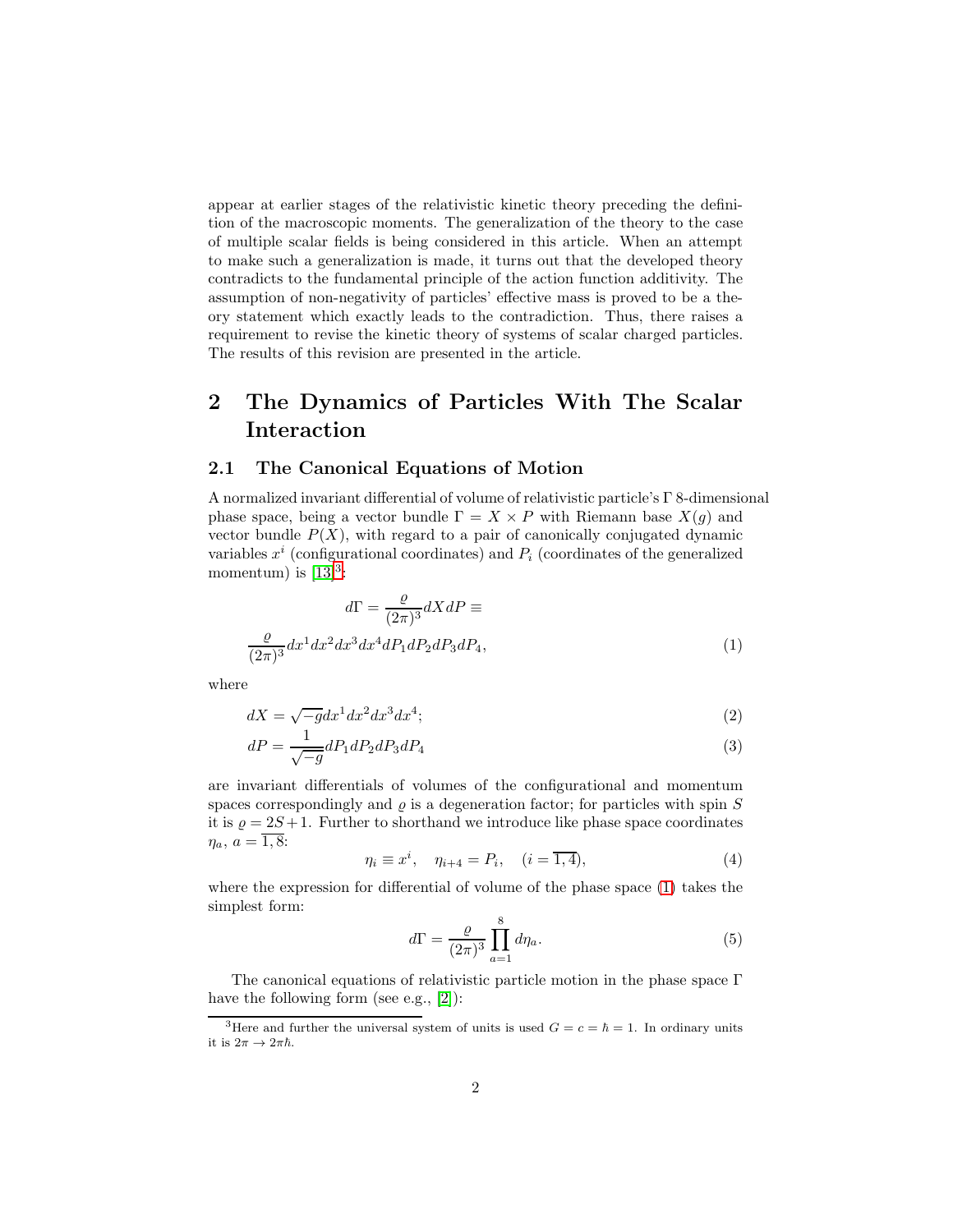<span id="page-2-0"></span>
$$
\frac{dx^i}{ds} = \frac{\partial H}{\partial P_i}; \qquad \frac{dP_i}{ds} = -\frac{\partial H}{\partial x^i},\tag{6}
$$

where  $H(x, P)$  is a relativistically invariant Hamilton function and  $u^i = dx^i/ds$ is a particle velocity vector.

In consequence of antisymmetry of the canonical equations of motion [\(6\)](#page-2-0) and symmetry of the phase space  $(1)$  the differential relation [\[13\]](#page-12-1) known as *Liouville* theorem in classical dynamics, is fulfilled

$$
\frac{d\Gamma}{ds} = 0.\t\t(7)
$$

According to this relation the phase volume of the world tube of particles is constant.

Calculating the full derivative of dynamic variables function  $\Psi(x^i, P_k)$  and taking into account [\(6\)](#page-2-0) we obtain:

<span id="page-2-5"></span>
$$
\frac{d\Psi}{ds} = [H, \Psi],\tag{8}
$$

where the invariant Poisson brackets are introduced:

<span id="page-2-1"></span>
$$
[H, \Psi] = \frac{\partial H}{\partial P_i} \frac{\partial \Psi}{\partial x^i} - \frac{\partial H}{\partial x^i} \frac{\partial \Psi}{\partial P_i}.
$$
 (9)

Let us note that Poisson bracket [\(9\)](#page-2-1) can be rewritten in the explicitly covariant form using the operator of covariant Cartan differentiation,  $\tilde{\nabla}_i$ , <sup>[4](#page-2-2)</sup>, (see e.g.,  $[13]$ <sup>[5](#page-2-3)</sup>:

$$
\widetilde{\nabla}_i = \nabla_i + \Gamma^k_{ij} P_k \frac{\partial}{\partial P_j},\tag{10}
$$

where  $\nabla_i$  is an operator of covariant Ricci differentiation and  $\Gamma_{ij}^k$  are Christoffel symbols of the second kind with respect to metrics  $g_{ij}$  of base X. Operator  $\tilde{\nabla}$ is defined in such a way that

$$
\tilde{\nabla}_i P_k \equiv 0 \tag{11}
$$

and the following symbolic rule of functions differentiation is fulfilled:

$$
\widetilde{\nabla}_i \Psi(x, P) = \nabla_i [\Psi(x], P). \tag{12}
$$

This rule means that in order to calculate Cartan derivative of function  $\Psi(x, P)$ it would be enough to calculate its ordinary covariant derivative as if the momentum vector was covariant constant. Because of this equality the introduced operator is quite convenient for execution of differential and integral operations in the phase space  $\Gamma$ . Thus let us write the Poisson bracket [\(9\)](#page-2-1) in the explicitly covariant form:

<span id="page-2-4"></span>
$$
[H, \Psi] \equiv \frac{\partial H}{\partial P_i} \widetilde{\nabla}_i \Psi - \frac{\partial \Psi}{\partial P_i} \widetilde{\nabla}_i H,\tag{13}
$$

<span id="page-2-2"></span><sup>&</sup>lt;sup>4</sup>Covariant derivative in a bundle  $Γ$  [\[14\]](#page-12-2).

<span id="page-2-3"></span><sup>5</sup>Cartan covariant derivatives were first introduced into relativistic statistics by A.A. Vlasov [\[15\]](#page-12-3).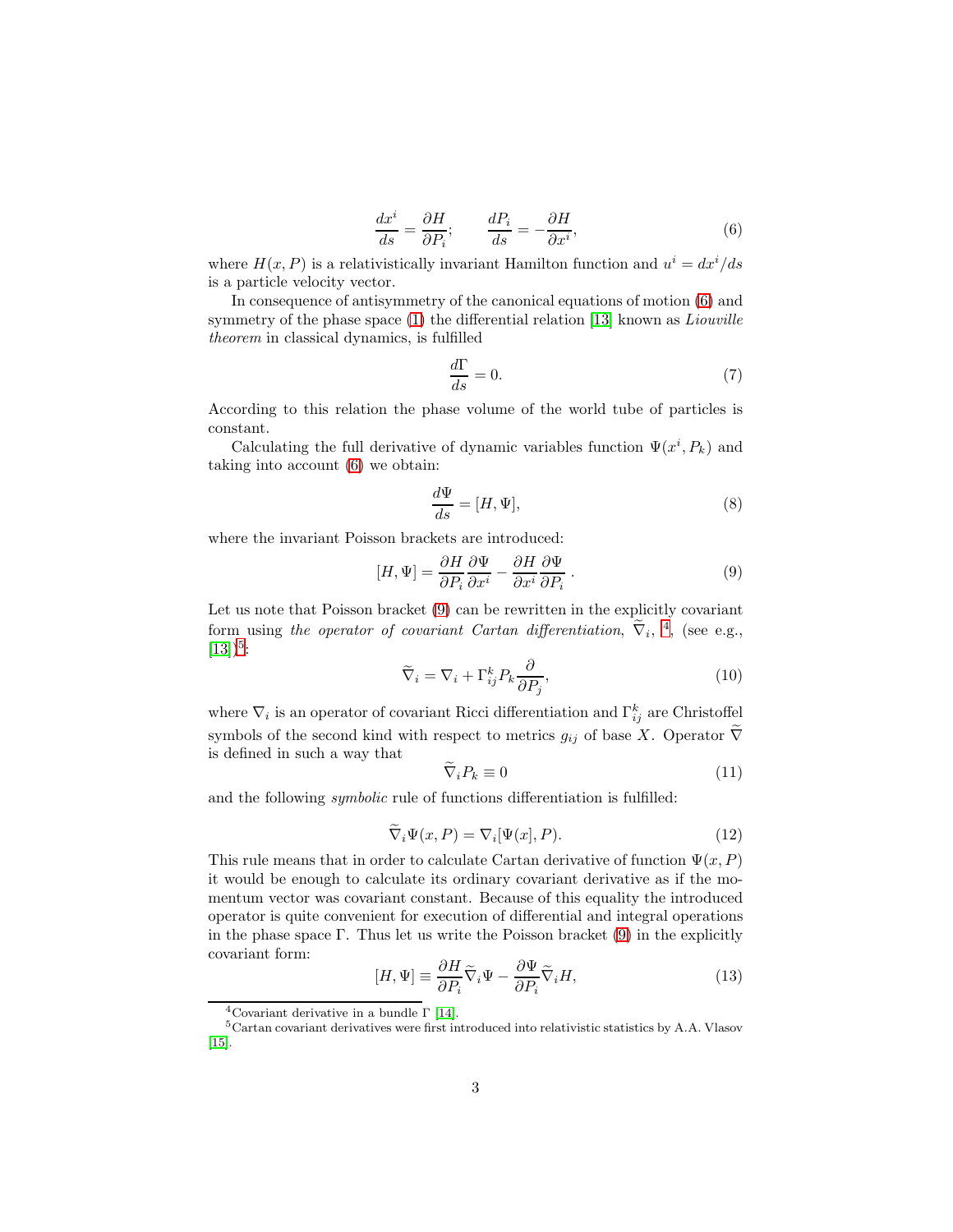Further, as a result of [\(9\)](#page-2-1) the Hamilton function is an integral of particle motion:

<span id="page-3-0"></span>
$$
\frac{dH}{ds} = [H, H] = 0, \Rightarrow H = \text{Const.}\tag{14}
$$

The relation [\(14\)](#page-3-0) can be called a normalization ratio. Due to linearity of the Poisson bracket any continuously differentiable function  $f(H)$  is a Hamilton function as well. There is a sole possibility to introduce the invariant Hamilton function, square by the particle generalized momentum at presence of gravitational and scalar fields. It is the following one:

<span id="page-3-3"></span>
$$
H(x, P) = \frac{1}{2} [\psi(x)(P, P) - \varphi(x)],
$$
\n(15)

where  $(a, b)$  here and further is a scalar product of the momentums a and b with respect to the base metrics:

$$
(a,b) = g_{ik}a^ib^k,
$$

and  $\psi(x)$  and  $\varphi(x)$  are certain scalar functions of the scalar potentials. Let us choose a zero normalization of the Hamilton function in the relation [\(14\)](#page-3-0) [\[5,](#page-11-4) [16\]](#page-12-4):

$$
H(x, P) = \frac{1}{2} [\psi(x)(P, P) - \varphi(x)] = 0,
$$
\n(16)

where from we find:

<span id="page-3-2"></span>
$$
(P, P) = \frac{\varphi}{\psi};\tag{17}
$$

from the first group of the canonical equations of motion [\(6\)](#page-2-0) we obtain the relation between the generalized momentum and particle velocity vector:

<span id="page-3-1"></span>
$$
u^i \equiv \frac{dx^i}{ds} = \psi P^i \Rightarrow P^i = \psi^{-1} u^i,\tag{18}
$$

Substituting [\(18\)](#page-3-1) into the normalization ratio [\(17\)](#page-3-2), we obtain:

$$
(u, u) = \psi \varphi.
$$

Hence for particle velocity vector's normalization ratio fulfillment

$$
(u, u) = 1.\t(19)
$$

it should be:

$$
\psi\varphi = 1 \Rightarrow \psi = \varphi^{-1}.
$$

Thus particle's Hamilton function can be defined by a single scalar function  $\varphi(x)$ . Taking into account the last relation, let us write the Hamilton function in the final form:

<span id="page-3-4"></span>
$$
H(x, P) = \frac{1}{2} [\varphi^{-1}(x)(P, P) - \varphi(x)] = 0.
$$
 (20)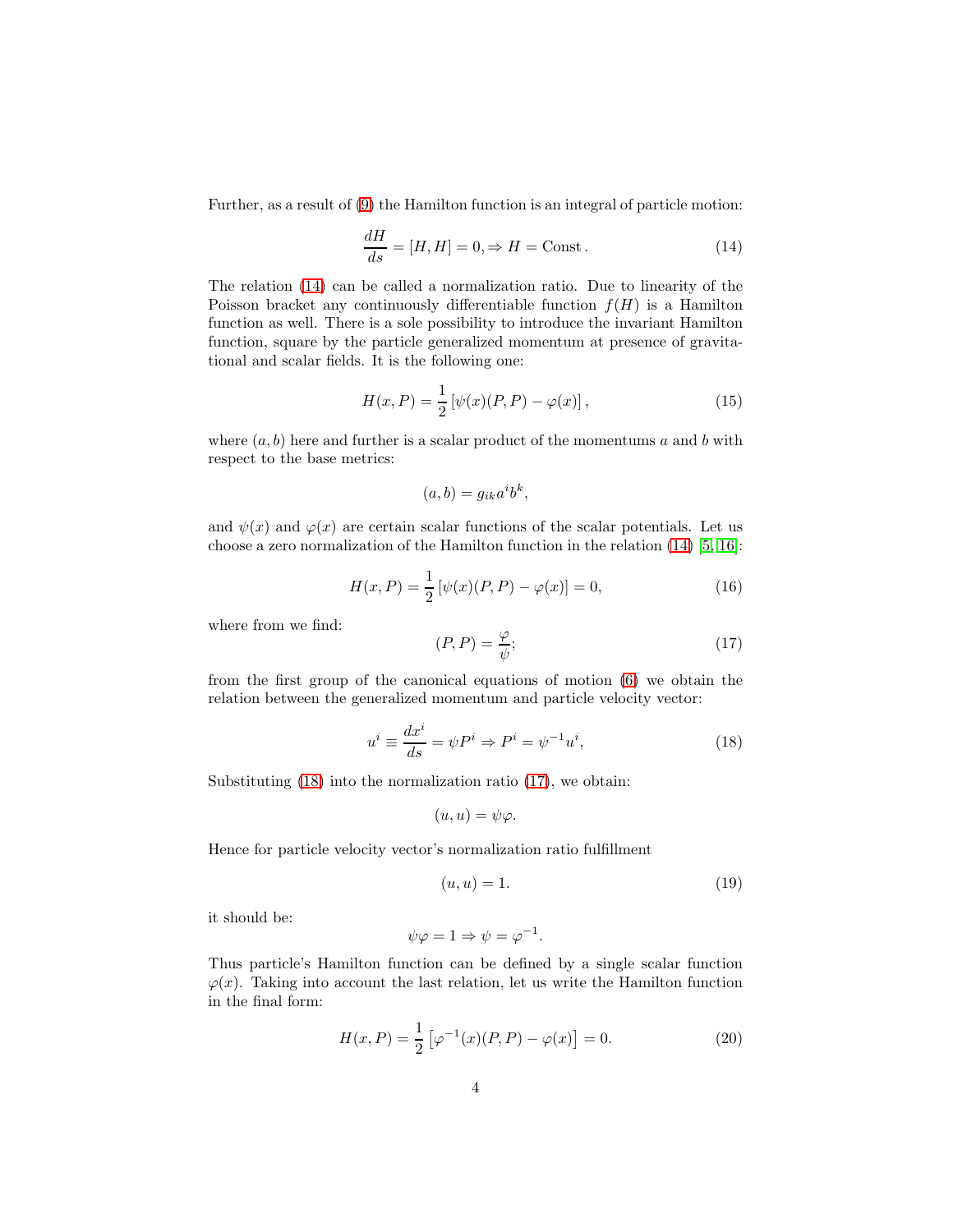From the canonical equations [\(6\)](#page-2-0) we can obtain the relation between the generalized momentum and particle's velocity vector:

<span id="page-4-3"></span>
$$
P^i = \varphi \frac{dx^i}{ds}.\tag{21}
$$

From [\(17\)](#page-3-2) it follows that the vector of generalized momentum if timelike:

<span id="page-4-0"></span>
$$
(P, P) = \varphi^2 \geqslant 0. \tag{22}
$$

Let us note a relation that could be useful further, being a consequence of  $(13)$ , [\(15\)](#page-3-3) and [\(22\)](#page-4-0):

$$
[H, P^k] = \nabla^k \varphi \equiv g^{ik} \partial_i \varphi; \tag{23}
$$

where  $\nabla^i \equiv g^{ik}\nabla_k$  is a covariant derivative's symbol.

### 2.2 The Equations of Motion In The Lagrange Definition

Let us obtain using [\(6\)](#page-2-0) the equations of motion in the Lagrange defintion [\[8\]](#page-11-8):

<span id="page-4-1"></span>
$$
\frac{d^2x^i}{ds^2} + \Gamma^i_{jk}\frac{dx^j}{ds}\frac{dx^k}{ds} = \partial_{,k}\ln|\varphi|\mathcal{P}^{ik},\tag{24}
$$

where:

$$
\mathcal{P}^{ik} = \mathcal{P}^{ki} = g^{ik} - u^i u^k \tag{25}
$$

is a tensor of orthogonal projection on the direction  $u$  so that:

$$
\mathcal{P}^{ik}u_k \equiv 0; \quad \mathcal{P}^{ik}g_{ik} \equiv 3. \tag{26}
$$

The strict consequence of the velocity and acceleration vectors orthogonality follows from these relations and the Lagrange equations [\(24\)](#page-4-1):

$$
g_{ik}u^i\frac{du^k}{ds} \equiv 0.\tag{27}
$$

Let us notice that the Lagrange equations of motion [\(24\)](#page-4-1) are invariant with respect to a sign of the scalar function  $\varphi(x)$ :

<span id="page-4-2"></span>
$$
\varphi(x) \to -\varphi(x). \tag{28}
$$

The Hamilton function [\(20\)](#page-3-4) at its zero normalization is also invariant to the transformation [\(28\)](#page-4-2). Therefore from [\(22\)](#page-4-0), [\(21\)](#page-4-3) and the Lagrange-Eiler equations [\(24\)](#page-4-1) it follows that  $\varphi$  scalar's square has a meaning of a square of the effective inert mass of a particle,  $m_*$  in the scalar field:

$$
\varphi^2 = m_*^2. \tag{29}
$$

Let us notice that the following action function corresponds to the cited choice of the Hamilton function:

<span id="page-4-4"></span>
$$
S = \int m_* ds.
$$
 (30)

It formally coincides with the Lagrange function of the relativistic particle with a rest mass  $m_*$  in the gravitational field (see e.g., [\[17\]](#page-12-5)).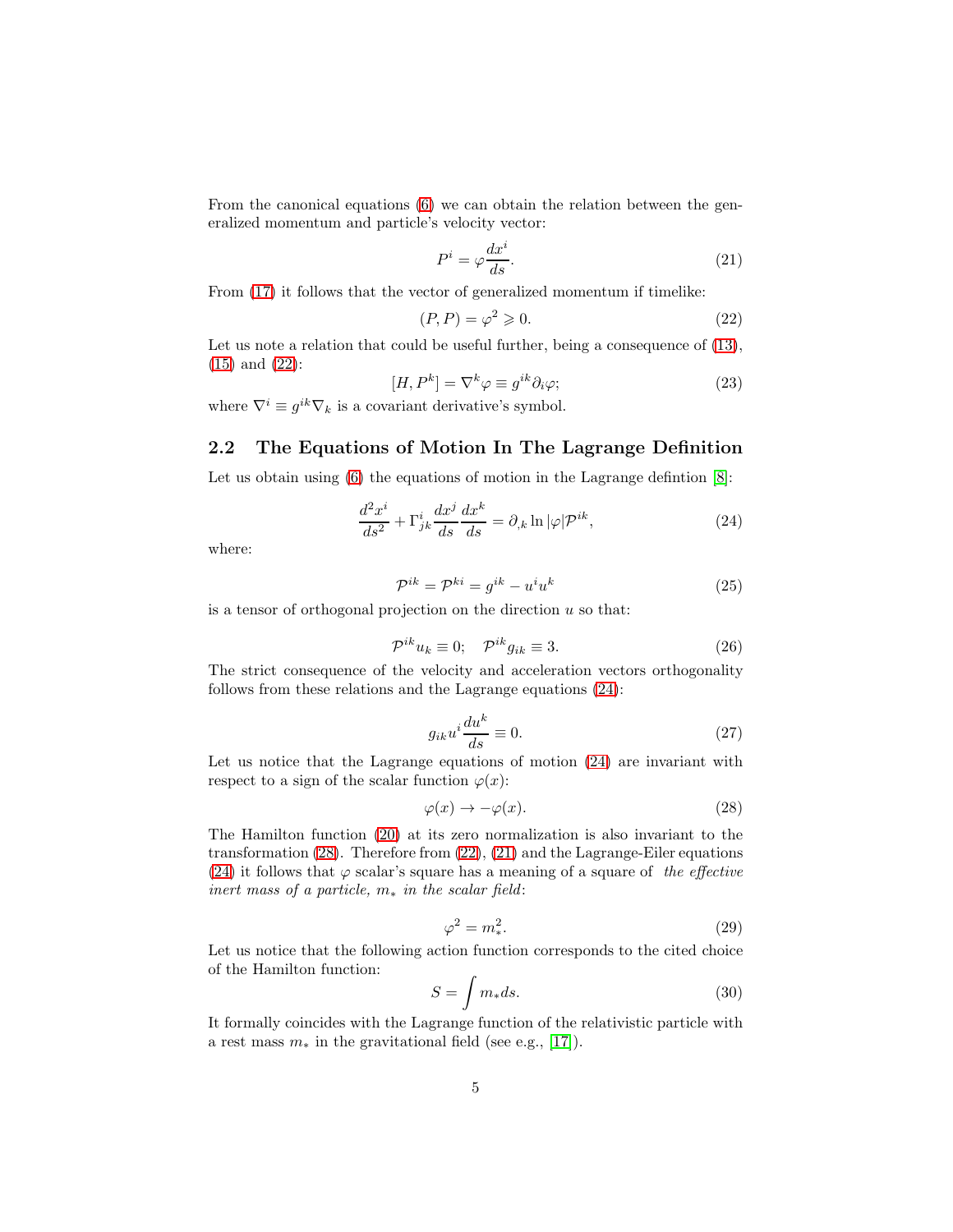#### 2.3 The Choice of A Mass Function

Let there be now n various scalar fields  $\Phi_r$  in the system and each particle has n corresponding fundamental scalar charges  $q_r$  ( $r = \overline{1,n}$ ) among which there can be some zero charges. Then the problem of choice of a function  $m_*(\Phi_r)$ appears. Not specifying this function for now, let us note the next important circumstance: For equations of motion [\(6\)](#page-2-0) to allow the linear integral of motion  $\Psi = (\xi, P) = \text{Const}, \text{according to (8)}$  $\Psi = (\xi, P) = \text{Const}, \text{according to (8)}$  $\Psi = (\xi, P) = \text{Const}, \text{according to (8)}$  it is enough and sufficient that  $[H, \Psi] = 0$ . This, in turn, is possible if and only if [\[10\]](#page-11-7):

$$
(\xi, P) = \text{Const} \Longleftrightarrow \underset{\xi}{\text{L}} \varphi g_{ik} = 0,\tag{31}
$$

where  $L$  is a Lie derivative in the direction  $\xi$  (see e.g., [\[18\]](#page-12-6)). ξ

Let us consider statistical fields  $g_{ik}$  and  $\Phi_r$  allowing timelike Killing vector  $\xi^i = \delta_4^i$  when the total energy of charged particle is conserved  $P_4 = E_0$  = Const > 0. Let us choose a system of coordinates where  $g_{\alpha 4} = 0, \alpha, \beta = \overline{1,3}$ so that  $x^4$  coincides with the world time t. Then from the relations connecting the kinematic velocity vector  $u^i$  with the total momentum of a particle  $P_i$  [\(21\)](#page-4-3) it follows:

$$
P_4 ds = \varphi dt.
$$

Therefore, if we *require* to conserve the same orientation of the world time t and proper time s (i.e.  $u^4 = dt/ds > 0$ ) then the mass function should be chosen in such a way that it is always nonnegative:

$$
m_* = |\varphi| > 0.
$$

However such a conservative approach had been being used in Author's papers [\[1\]](#page-11-0) – [\[4\]](#page-11-3) and seeming at first sight the correct one, turns to be contradicting to the more fundamental principle of the Lagrange function's additivity. As it was shown in [\[10\]](#page-11-7), the negativeness of the particle's effective mass function does not lead to any contradictions at the level of microscopic dynamics since the observable momentum of particle (as well as the 3-dimensional velocity  $v^{\alpha} = u^{\alpha}/u^4$  conserves its orientation as opposed to the unobservable kinematic 4-velocity of a particle  $u^i$ :

<span id="page-5-1"></span>
$$
p^i = m_* \frac{dx^i}{ds} \equiv P^i. \tag{32}
$$

Then the choice of a linear mass function in [\(30\)](#page-4-4) corresponds to the principle of action function's additivity:

<span id="page-5-0"></span>
$$
m_* = m_0 + \sum_r q^{(r)} \Phi_r,\tag{33}
$$

where  $m_0$  is a certain initial rest mass and  $q^{(r)}$  is a charge of particle relative to the scalar field  $\Phi_r$  which we presume functional independent. At  $m_0 = 0$  the entire rest mass of particles is ensured by interaction with scalar fields:

$$
m_* = \varphi = \sum_r q_r \Phi_r.
$$
 (34)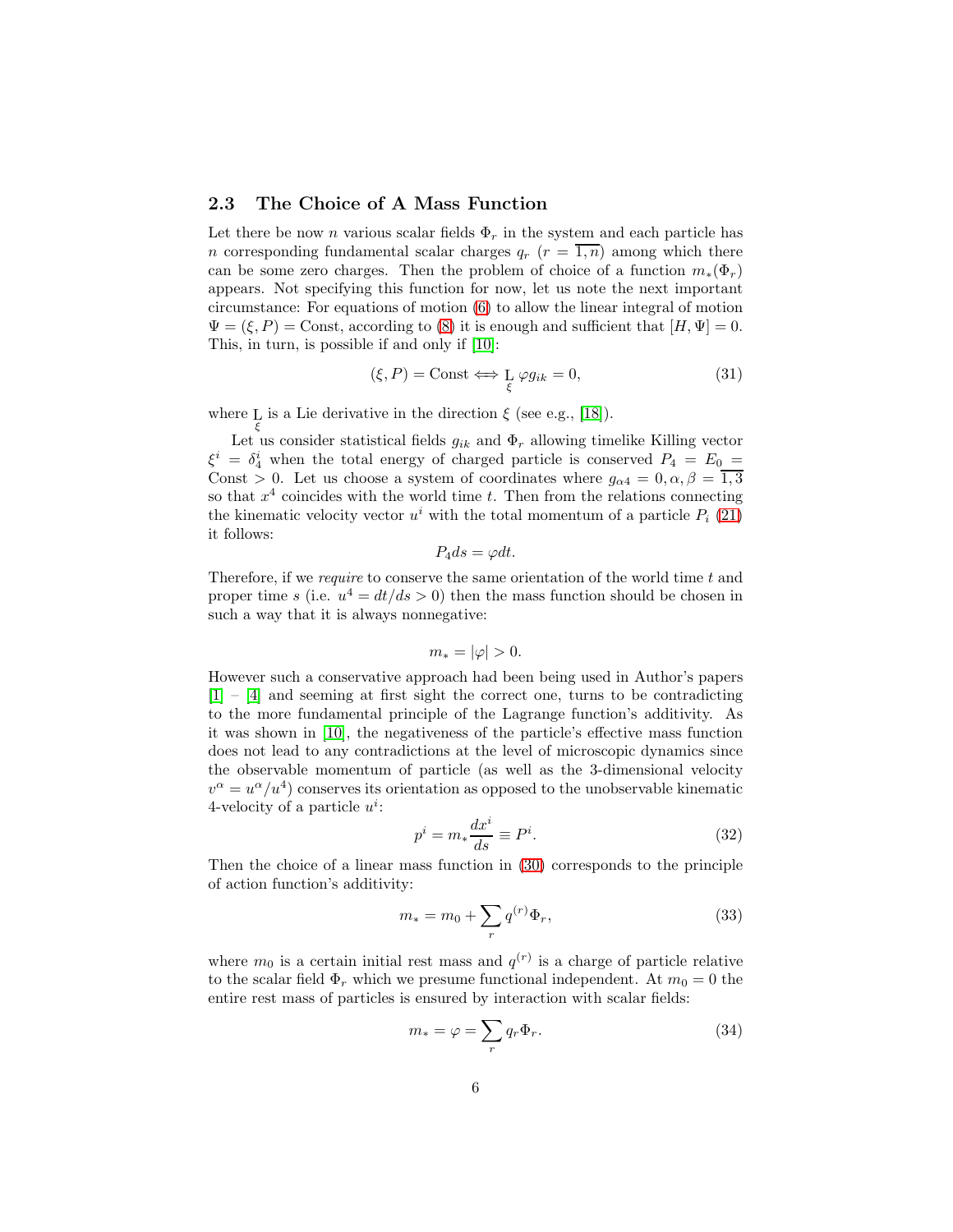This choice satisfies also aesthetic criteria since in this case the Hamilton function[\(15\)](#page-3-3) does not depend on the rest mass. From the other hand it is clear that if choose function  $\varphi(\Phi)$  in form [\(33\)](#page-5-0) the Lagrange equations [\(24\)](#page-4-1) become symmetric with respect to the change  $\Phi_r \to -\Phi_r$  or  $q_r \to -q_r$ . Therefore if particles a and antiparticles  $\bar{a}$  are different in sign of scalar charges then  $\bar{m}_* = -m_*,$ but trajectories of particle and antiparticle in gravitational and scalar fields are identical. In such case according to [\(18\)](#page-3-1) 4-vectors of their kinematic velocity are different in sign:  $\bar{u}^i = -u^i$ , and have coinciding vectors of the observable generalized momentum  $\bar{P}^i = P^i$ . Let us note that as this takes place, vectors of the 3-dimensional velocity  $v^{\alpha} = u^{\alpha}/u^4$   $(\alpha = \overline{1,3})$  for particles and antiparticles also coincide with each other:  $\bar{v}^{\alpha} = v^{\alpha}$ . Nevertheless we do not assume  $m_0 = 0$ for now postponing this for the future.

Having chosen the effective mass in form [\(33\)](#page-5-0), the Hamilton function [\(20\)](#page-3-4) and the normalization ratio [\(22\)](#page-4-0) for the generalized momentum take form:

<span id="page-6-0"></span>
$$
H(x, P) = \frac{1}{2} \left[ m_*^{-1}(x)(P, P) - m_* \right] = 0,
$$
\n(35)

<span id="page-6-3"></span>
$$
(P, P) = m_*^2. \tag{36}
$$

Let us notice identities valid for the Hamilton function [\(35\)](#page-6-0) which could be useful in future:

$$
\widetilde{\nabla}_i H = -\nabla_i m_*,\tag{37}
$$

$$
[H, \Psi] = \frac{1}{m_*} P^i \widetilde{\nabla}_i \Psi + \partial_i m_* \frac{\partial \Psi}{\partial P_i}, \qquad (38)
$$

where  $\Psi(x, P)$  is an arbitrary function.

#### 2.4 The Quantum Equations

From the classical Hamilton function [\(35\)](#page-6-0) with a help of standard substitution : [6](#page-6-1)

$$
P_i \to i\hbar \nabla_i \tag{39}
$$

we obtain the Hamilton operator:

$$
\hat{H} = -\frac{1}{2}m_*^{-1}(\hbar^2 g^{ik}\nabla_i\nabla_k + m_*^2). \tag{40}
$$

Thus for a free massive scalar field we obtain wave equations in form of standard Klein-Gordon equations with the only difference being bosons rest mass changed to the effective mass [\[10\]](#page-11-7):

<span id="page-6-2"></span>
$$
(\Box + m_*^2/\hbar^2)\Psi = 0.
$$
 (41)

For free fermions we obtain corresponding Dirac equations:

$$
(\hbar \gamma^i \nabla_i + m_*) \Psi = 0, \qquad (42)
$$

<span id="page-6-1"></span><sup>&</sup>lt;sup>6</sup>In this section we temporarily renounce the use of the universal system of units where  $\hbar = 1.$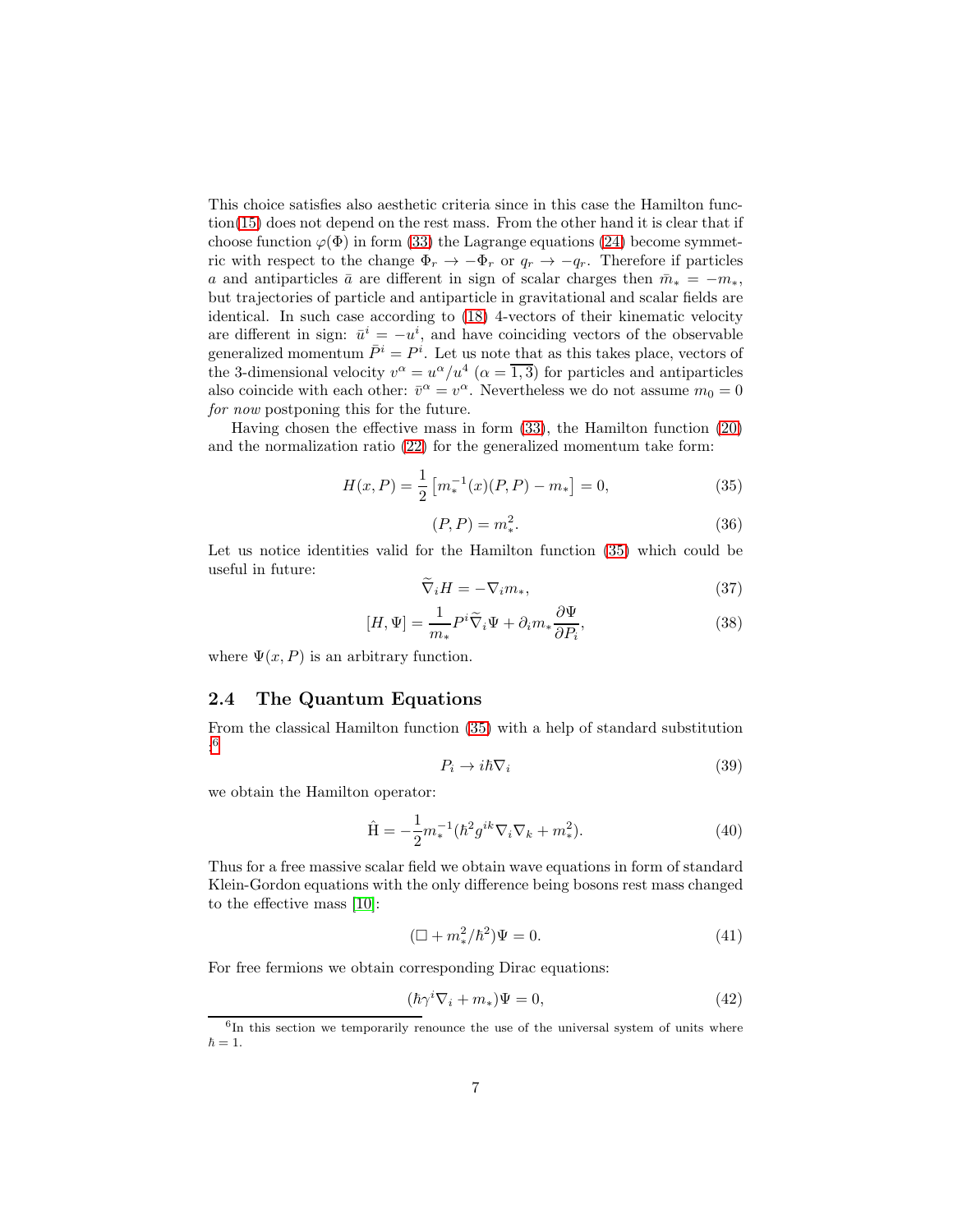where  $\gamma$  are spinors.

Let us notice that from [\(41\)](#page-6-2) at substitution  $\Psi = \Phi$  and choice of the mass function  $m_* = q\Phi$  as well as for the mass function  $m = |q\Phi|$  it straight away follows the equation of the scalar field with cubic nonlinearity:

$$
\Box \Phi + (q^2/\hbar^2)\Phi^3 = 0.
$$
\n(43)

Thus the self-action constant in the equation of the scalar field takes well-defined meaning:

$$
\lambda=\frac{q^2}{\hbar^2},
$$

i.e., it is defined identically to the fine structure constant for the electromagnetic field.

### 3 Calculation of the macroscopic means

In order to extend the general relativistic kinetic theory to the case of negative effective masses of elementary particles it is required to review the key points of the relativistic kinetic theory which could depend on a sign of particle mass. It has been revealed that there are only two of such key points and they are defined by two circumstances: the relation between proper microscopic time of a particle and proper time of macroscopic observers and the relation between particle velocity vector and its generalized momentum.

### 3.1 The Invariant Distribution Function

Generalized formalism of invariant distribution functions was developed in articles [\[8,](#page-11-8) [13\]](#page-12-1). It is required to thoroughly apply this formalism to the case being considered in order to account the possibility of the negative sign of the effective mass of particles. According to this formalism, to define the macroscopic means in the relativistic phase space it is required to define the unit timelike field of the macroscopic observers  $U_i(x)$ :  $(U, U) = 1$ . The synchronization of measurement acts for individual particles is carried out by the clocks of such observers. This timelike field in its turn defines certain spacelike three-diemensional surface  $V_3$ , displacements along which  $\delta x^i$  are orthogonal to this field:

<span id="page-7-0"></span>
$$
V_3: \delta x^i U_i = 0,\t\t(44)
$$

and displacements along this field  $dx^i$  define the synchronized proper time  $\tau$  of observers:

<span id="page-7-1"></span>
$$
\frac{dx^{i}}{d\tau} = U^{i} \Leftrightarrow \frac{dx^{i}}{d\tau}U_{i} = 1 \Rightarrow d\tau = dx^{i}U_{i}.
$$
\n(45)

Thus in the observers' macroscopic reference frame:

$$
X = V \times T \Rightarrow dX = dV d\tau. \tag{46}
$$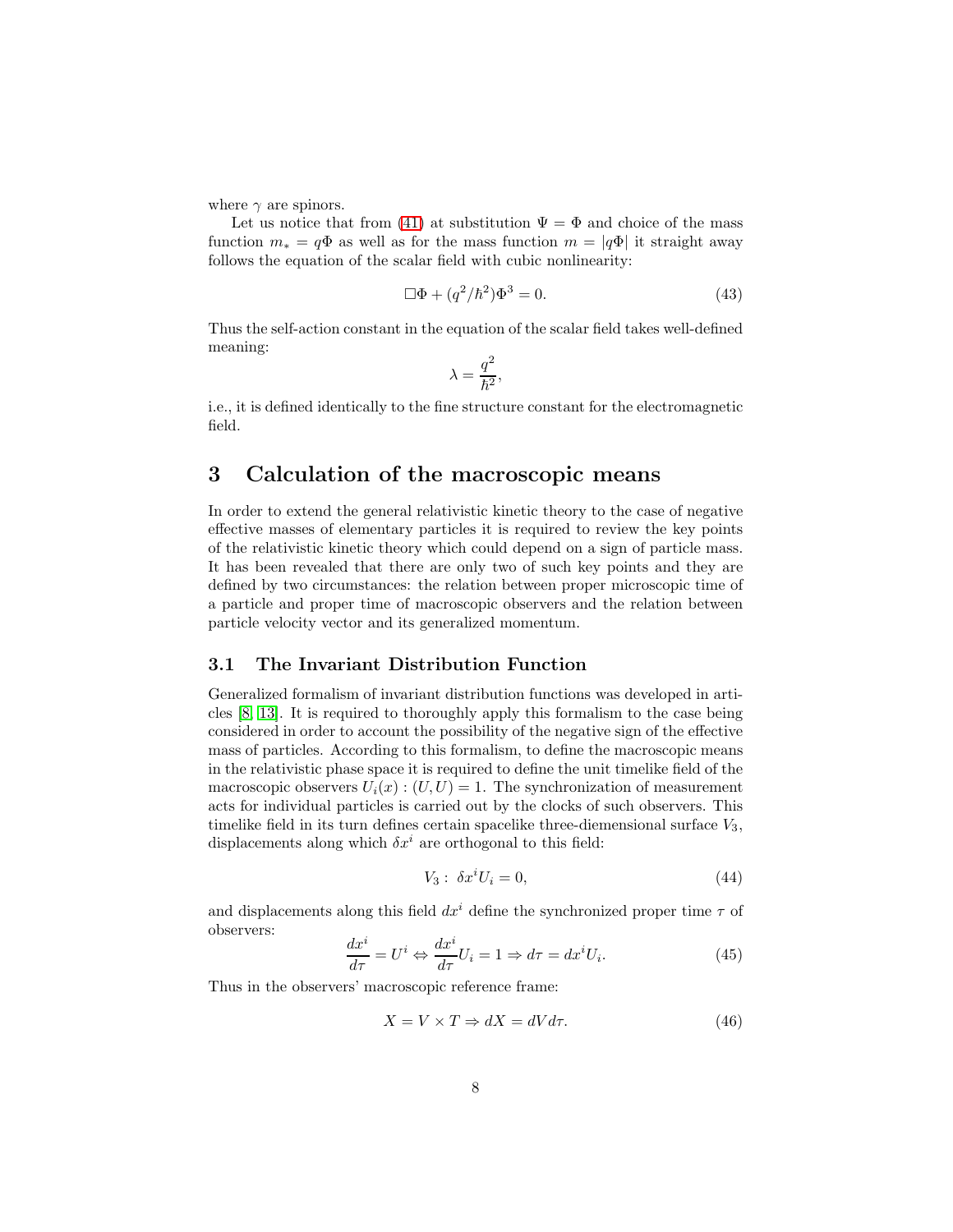Apparently, the connection between the proper time of particle s and the synchronized proper time  $\tau$  of observers in each point of the configurational space is established by the relation:

$$
\frac{d\tau}{ds} = U_i \frac{dx^i}{ds}.\tag{47}
$$

Now taking into account relation [\(32\)](#page-5-1) being the consequence of the canonical equations [\(6\)](#page-2-0), we finally obtain:

$$
\frac{d\tau}{ds} = m_*^{-1}(U, P) \Rightarrow \frac{1}{m_*(s)} \frac{ds}{d\tau} = \frac{1}{(U(\tau), P(s))}.
$$
 (48)

The relation [\(49\)](#page-8-0) can be considered as a differential equation in the function  $s(\tau)$ , resolving which we define the relation between proper time of particle and time measured by the clocks of synchronized observers:

<span id="page-8-0"></span>
$$
s = s(\tau). \tag{49}
$$

The invariant 8-dimensional identical particles distribution function  $F(x, P)$ is introduced in the following way [\[8,](#page-11-8) [13\]](#page-12-1). Let phase trajectory of particle being defined by the canonical equations [\(6\)](#page-2-0) in the phase space  $\Gamma = P(X) \times X$  is:

$$
x^{i} = x^{i}(s);
$$
  $P_{i} = P_{i}(s) \Rightarrow \eta_{a} = \eta_{a}(s) \ (a = \overline{1, 8}),$  (50)

where s is a proper time of particle. Then the number of particles registered by the observers in range  $d\Gamma$  of the phase space can be defined as [\[8,](#page-11-8) [13\]](#page-12-1):

<span id="page-8-1"></span>
$$
dN(\tau) = F(x, P)\delta(s - s(\tau))d\Gamma.
$$
\n(51)

Let us notice that particle number is a scalar depending, however, on the choisce of observers' field  $U^i$ , i.e., on the choice of reference frame in Riemann space X, while 8-dimensional distribution function itself  $F(x, P)$  being introduced by the relation [\(51\)](#page-8-1), is an invariant in phase space Γ. Let us note also that it is impossible to provide any other definition for the invariant distribution function in the 8-dimensional phase space. All definitions of this function which were introduced earlier are special cases [\(51\)](#page-8-1) realized in the dedicated reference frames.

### 3.2 The Macroscopic Means of Dynamic Functions

The definition of the invariant distribution function [\(51\)](#page-8-1) and other dynamic functions together with it is a first key point of the relativistic kinetic theory which depends on the sign of particles' mass. Let  $\psi(x, P) \equiv \psi(\eta)$  is a certain scalar function of dynamic variables. Then according to [\(51\)](#page-8-1) its macroscopic mean  $\Psi(\tau)$  in range  $\Omega \subset \Gamma$  is defined in the following way:

<span id="page-8-2"></span>
$$
\Psi(\tau) = \int_{\Omega} \psi(\eta(s))dN =
$$
  

$$
\int_{\Omega} F(\eta(s))\psi(\eta(s))\delta(s - s(\tau))d\Gamma.
$$
 (52)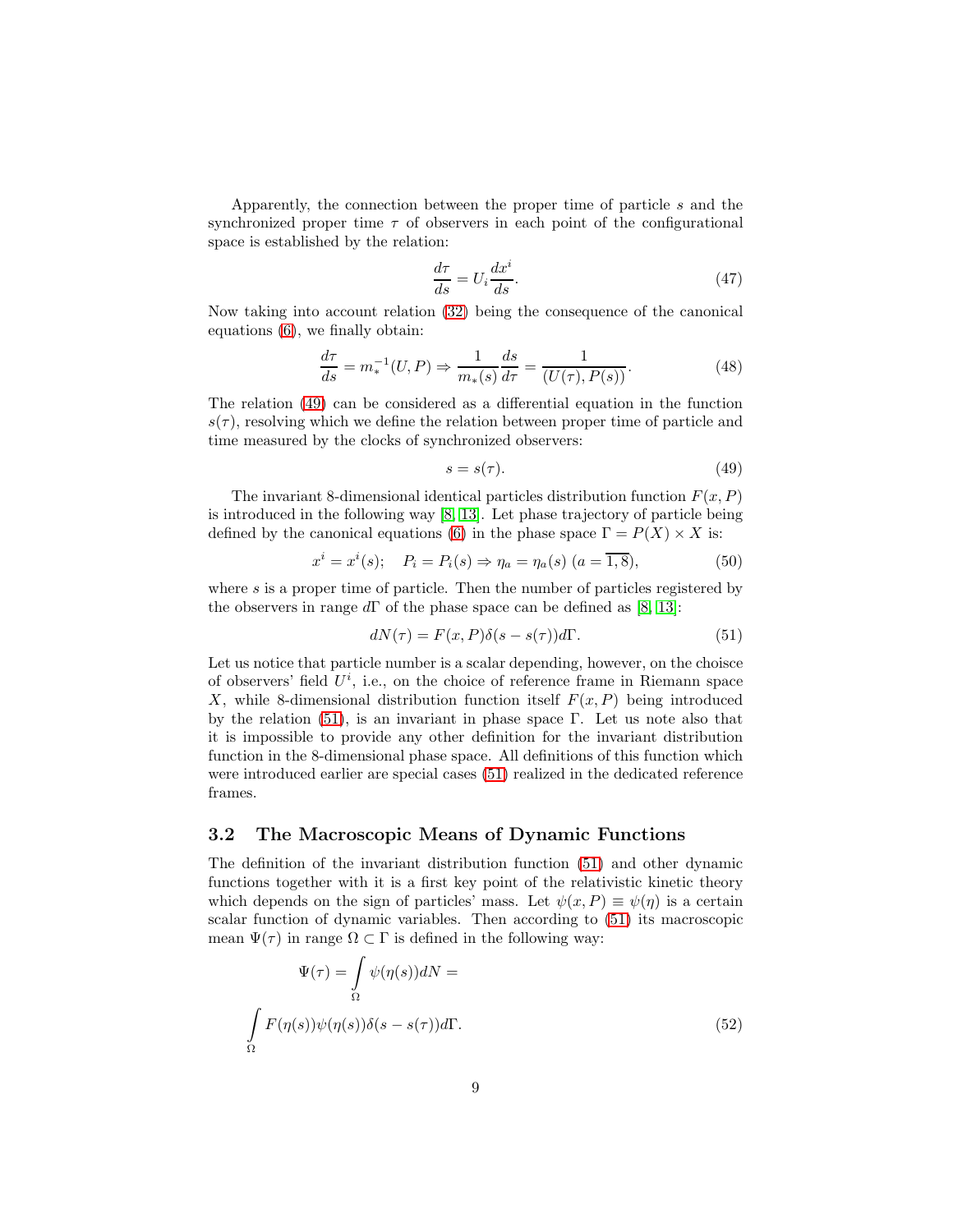Let us emphasize one more time that distribution function  $F(x, P)$  is an invariant in the phase space as opposed to the macroscopic means which are always defined with respect to observers' field U. Putting further in accordance with [\(44\)](#page-7-0), [\(45\)](#page-7-1)  $X = V \times T \Rightarrow dX = dV dt$ , let us write expression [\(52\)](#page-8-2) in the explicit form:

<span id="page-9-0"></span>
$$
\Psi(\tau) = \frac{2S+1}{(2\pi)^3} \int\limits_V dV \int\limits_T dt \times
$$

$$
\int\limits_{P(X)} dP \psi(\eta) F(\eta) \psi(\eta) \delta(s - s(\tau))
$$
(53)

To carry out integration over  $t$  in [\(53\)](#page-9-0) let us take into account the relation between  $t(s)$  [\(32\)](#page-5-1) and  $\tau(s)$  [\(49\)](#page-8-0) and the property of Dirac δ-function:

<span id="page-9-1"></span>
$$
\delta(s - s(\tau))dt = \left| \frac{d\tau}{ds} \right| \delta(t - \tau)ds
$$
  

$$
\equiv |m_*|^{-1} (U, P)\delta(t - \tau)dt.
$$
 (54)

At derivation of [\(54\)](#page-9-1) we took into account the fact that generalized momentum's orientation does not depend on the sign of the effective mass as opposed to kinematic velocity vector's orientation. Taking now the account of [\(54\)](#page-9-1) and [\(53\)](#page-9-0) and conducting integration over time coordinate, we finally obtain:

<span id="page-9-2"></span>
$$
\Psi(\tau) = \frac{2S+1}{(2\pi)^3} \int\limits_V U_i dV \frac{1}{|m_*|} \times \int\limits_{P(X)} P^i dP \psi(\eta) F(\eta) \psi(\eta)
$$
\n(55)

Particularly, supposing  $\psi = 1$ , we obtain the total number of particles in range  $V:$ 

$$
N(V) = \frac{2S+1}{(2\pi)^3} \int\limits_V U_i dV \frac{1}{|m_*|} \times
$$
  

$$
\int\limits_{P(X)} P^i F(\eta) dP \equiv \int\limits_V (U, n) dV,
$$
 (56)

where *particle flux density vector* is introduced:

$$
n^{i}(x) = \frac{2S + 1}{(2\pi)^{3}|m_{*}|} \int_{P(X)} P^{i}F(\eta)dP
$$
\n(57)

This factor of effective mass modulus was not taken into account in the previous articles because of above cited conservatism reason.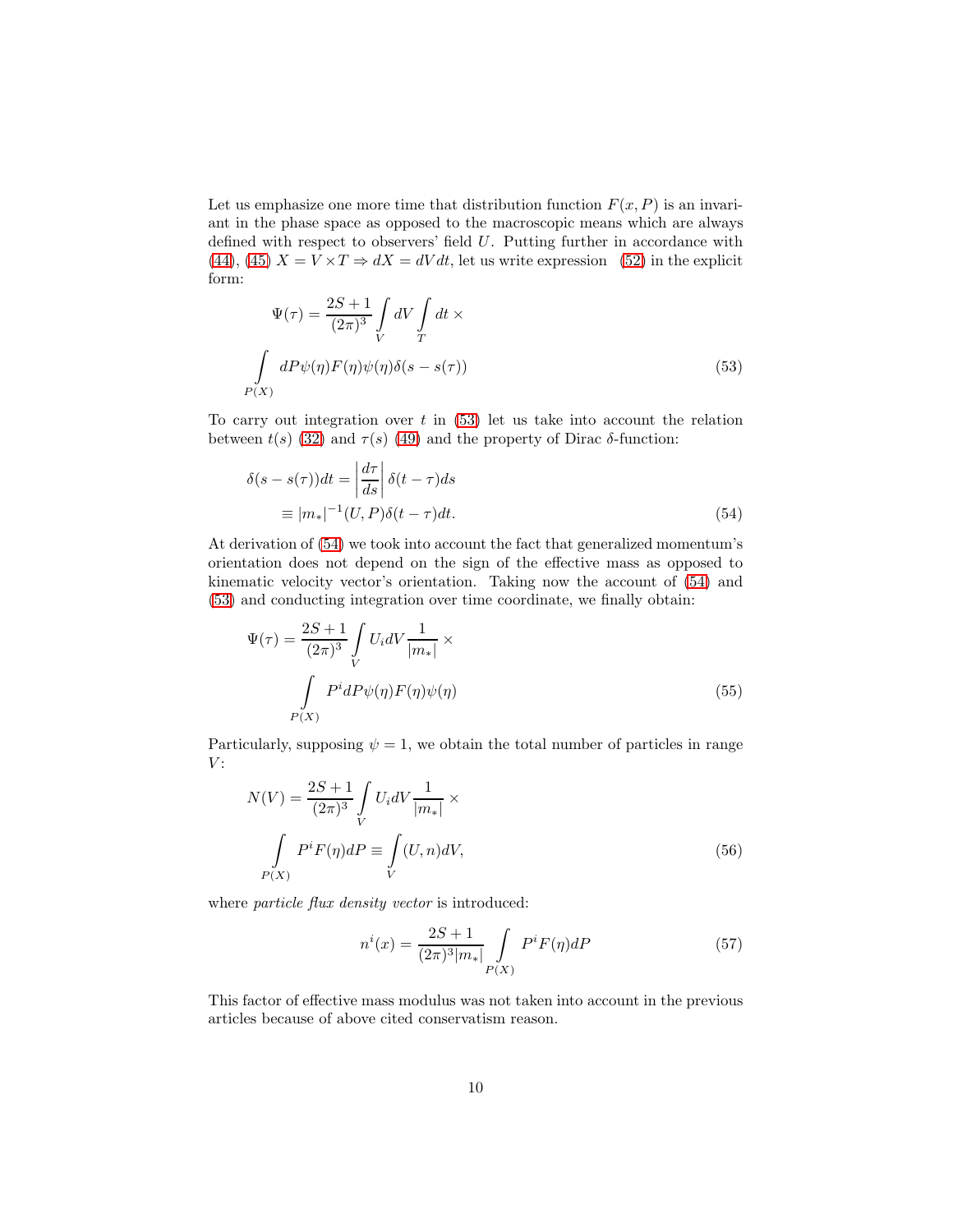### 3.3 Transformation to the 7-Dimensional Distribution Function

As a result of generalized momentum normalization ratio [\(36\)](#page-6-3) the invariant 8 dimensional distribution function  $F(x, P)$  is a singular one on the mass surface. Therefore it is necessary to introduce a distribution function non-singular on this surface  $f(x, P)$  by means of the relation:

$$
F(x, P) = \delta(H(x, P))f(x, P).
$$
\n(58)

Calculating the relation

$$
F(x, P)dP \equiv \frac{1}{\sqrt{-g}} dP_1 dP_2 dP_3 dP_4 \delta(H(x, P)) f(x, P)
$$

with a help of Dirac  $\delta$ -function's properties and the explicit form of the Hamilton function [\(35\)](#page-6-0), we find:

$$
F(x, P)dP =
$$
  
\n
$$
\frac{1}{\sqrt{-g}}dP_1dP_2dP_3\frac{|m_*|}{P_+^4}\delta(P_4 - P_4^+)f(x, P) \times
$$
  
\n
$$
\equiv |m_*|dP_0\delta(P_4 - P_4^+)f(x, P),
$$
\n(59)

where  $P_4^+ \equiv P_4$  is a positive root of the normalization equation [\(36\)](#page-6-3) and

$$
dP_0 = \frac{1}{\sqrt{-g}} \frac{dP_1 dP_2 dP_3}{P^4} \tag{60}
$$

is a differential of volume of the 3-dimensional momentum space.

As a result formulas for the macroscopic means [\(55\)](#page-9-2) can be written through the 7-dimensional distribution function  $f(x, P)$  in the following form:

<span id="page-10-0"></span>
$$
\Psi(\tau) = \frac{2S+1}{(2\pi)^3} \int\limits_V U_i dV \int\limits_{P_+(X)} P^i dP_0 \psi(\eta) f(\eta),\tag{61}
$$

where it is necessary to substitute  $P_4$  by the positive root of the mass surface equation and  $P_+$  is an upper part of the mass surface pseudosphere. Thus at transformation to the 7-dimensional distribution function the explicit dependency on the effective mass disappears.

Therefore the next symbolic rule being understood in a sense of integration over corresponding phase volumes, is valid:

$$
\psi(\eta)F(\eta)\delta(s-s(\tau))d\Gamma \to \psi(\tilde{\eta})f(\tilde{\eta})(U,P)dVdP_0,
$$
\n(62)

where  $\tilde{\eta}$  are dynamic variables on the 6-dimensional subspace  $\Gamma_0(\tau) = V \times P_0 \subset$ Γ with the differential of volume:

$$
d\Gamma_0 = dV dP_0. \tag{63}
$$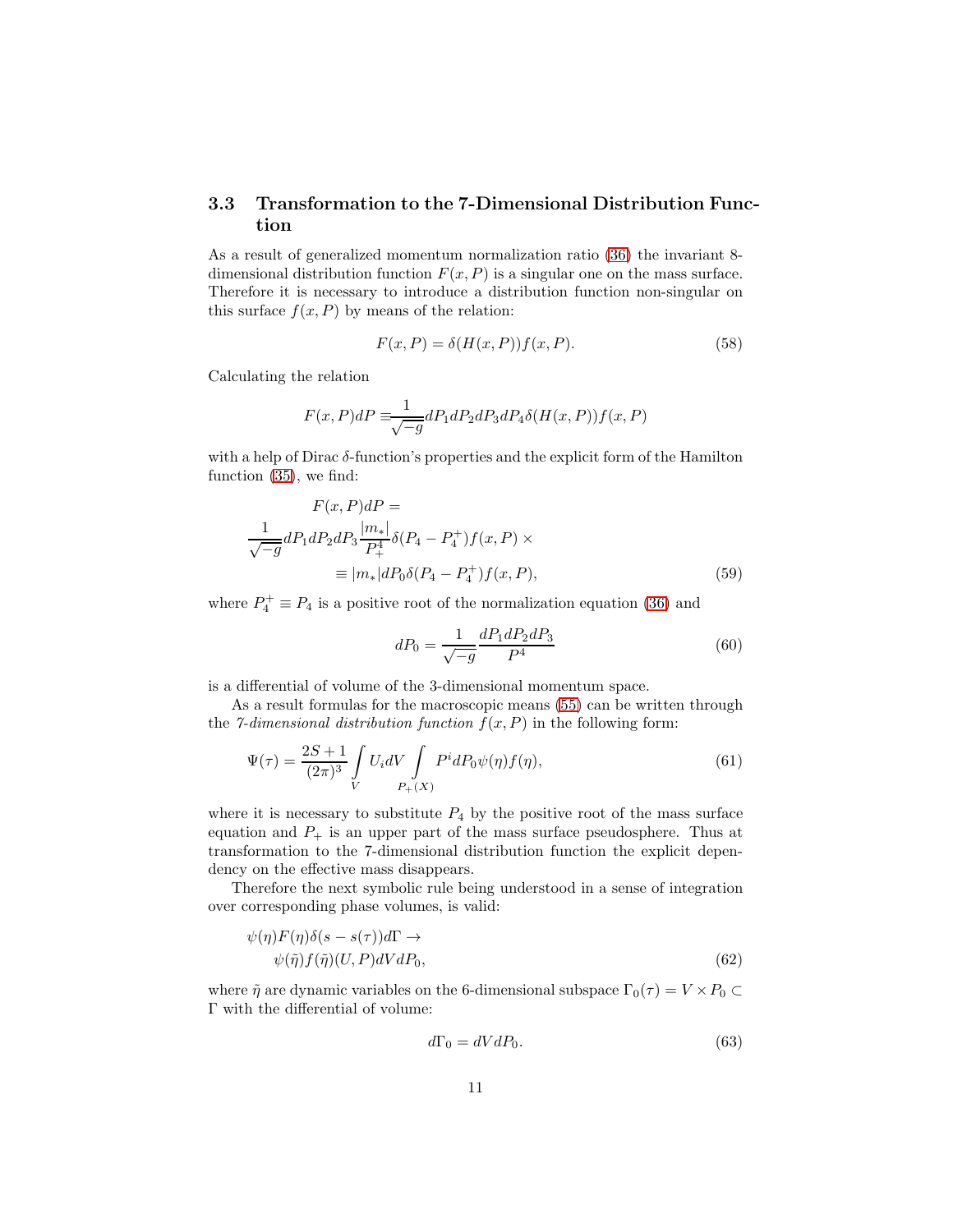In particular, for the *particle number flux density vector*<sup>[7](#page-11-11)</sup> [\(64\)](#page-11-12) from [\(61\)](#page-10-0) we find:

<span id="page-11-12"></span>
$$
n^{i}(x) = \frac{2S+1}{(2\pi)^{3}} \int_{P_{0}(X)} P^{i} f(\eta) dP.
$$
 (64)

Let us notice that in [\[12\]](#page-12-0) the incorrect conclusion was made regarding the absence of dependency between particle number flux density vector and the effective mass sign. This conclusion was a result of the fact that macroscopic means' calculation has been started with a calculation of distribution function moments while in case of negative masses the correct calculations should have been started on the earlier stage, namely they should have been started with integral relations of form [\(52\)](#page-8-2).

## <span id="page-11-0"></span>References

- <span id="page-11-1"></span>[1] Yu.G. Ignat'ev, Russ. Phys. J., 25, 372-375 (1982).
- <span id="page-11-2"></span>[2] Yu.G. Ignat'ev, Russ. Phys. J., 26, 686-690 (1983).
- <span id="page-11-3"></span>[3] Yu.G. Ignat'ev, Russ. Phys. J., 26, 690-694 (1983).
- <span id="page-11-4"></span>[4] Yu.G. Ignat'ev, Russ. Phys. J., 26, 1068-1072 (1983).
- [5] Yu. G. Ignat'ev, Russ. Phys. J., 55, 166-172 (2012); [arXiv:1307.1787v](http://arxiv.org/abs/1307.1787)1 [grqc].
- <span id="page-11-5"></span>[6] Yu. G. Ignatiev (Ignat'ev), Russ. Phys. J., 55, 550-560, (2012); [arXiv:1307.2472](http://arxiv.org/abs/1307.2472) [gr-qc].
- <span id="page-11-6"></span>[7] Yu. G. Ignatyev (Ignat'ev), Russ. Phys. J., 55, 1345-1350 (2013)[;arXiv:1307.2509](http://arxiv.org/abs/1307.2509) [gr-qc].
- <span id="page-11-8"></span>[8] Yurii G. Ignatyev (Ignat'ev). Relativistic Kinetic Theory of Nonequilibrium Processes in Gravitational Fields. Kazan, Foliant-Press, – 2010; [http://rgs.vniims.ru/books/const.pdf.](http://rgs.vniims.ru/books/const.pdf)
- <span id="page-11-9"></span>[9] Yurii G. Ignatyev (Ignat'ev). The Nonequilibrium Universe: The Kinetics Models of the Cosmological Evolution, Kazan: Kazan University Press, 2013; [http://www.stfi.ru/archive](http://www.stfi.ru/archive_rus/2013_2_) rus/2013 2 Ignatiev.pdf
- <span id="page-11-7"></span>[10] Yu.G. Ignatyev (Ignat'ev) and D.Yu. Ignatyev, Grav. and Cosmol., 20, 299-303 (2014)[.arXiv:1408.3404v](http://arxiv.org/abs/1408.3404)1 [gr-qc]
- <span id="page-11-10"></span>[11] Yu,G. Ignat'ev, Space, Time and Foudamental Interections. 2014, No 1. p. 47-69 (In Russian).

<span id="page-11-11"></span><sup>7</sup> J. Synge [\[19\]](#page-12-7).